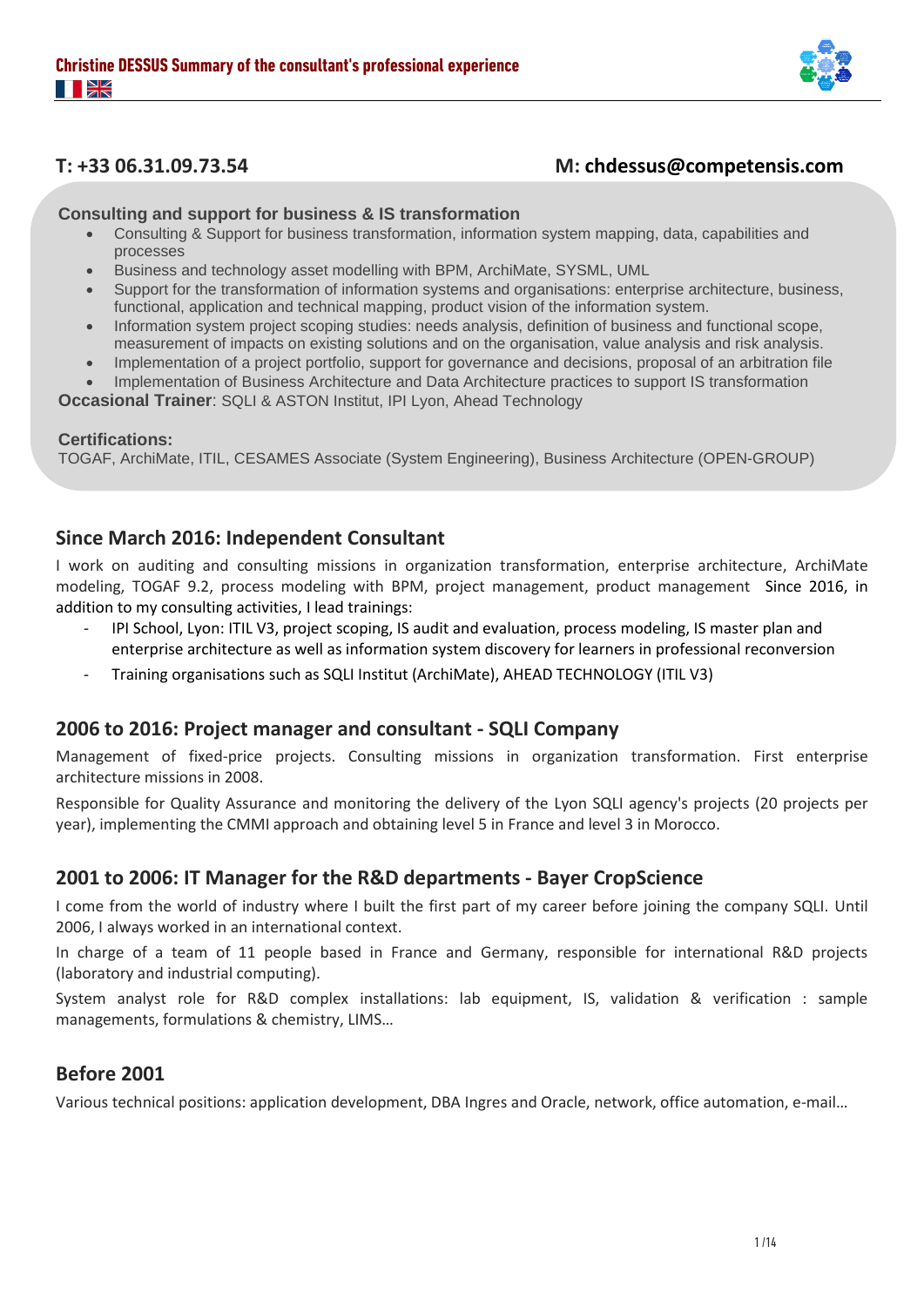



# **Main competencies**

## **Modeling the information system and processes**

- Maintain a catalog of IT solutions and common reusable components,
- Maintain the Information System maps and propose recommendations to optimize asset management, flow management & data,
- Very comfortable with process modeling with BPMn2, information system with ArchiMate, application solution with UML and complex system with SYSML.

## **Business architecture**

- Understand company's business strategy, operating vision, business imperatives, and capabilities, and how they affect technology imperatives,
- Identify and assess the different enterprise business capabilities. Use reference architectures to simplify capabilities assessment,
- Contribute to reingineer organisations, business processes or ITSM processes.
- Analyze long-term impacts of architecture choices on the business model (processes, flows, data, applications), evaluate business benefits, sustainability and total cost of ownership.

# **Support evolution of the Information System – Support project teams in there daily activities**

- Understand the emerging trends and technologies, support architects and project leads to evaluate their business value, applicability and utility to specific businesses units,
- Support the implementation of projects & programs portfolio as well as decision matrix (dossier),
- Establish master plans, blueprints and overall visions of the existing and future information system (schéma directeur),
- Support translating the IT master plan into an operational plan for the business domains, including financial, human and material aspects. Contribute to business investments' prioritization
- Analyze the impact of the possible integration of new hardware/software solutions within the architecture landscape,
- Provide guidance and advice to technical teams on solutions and system integration,
- Ensure that the application design at the project/program level is aligned with the architecture standards,
- Review prototypes, enterprise blueprints, and scope of initiatives to meet business imperatives,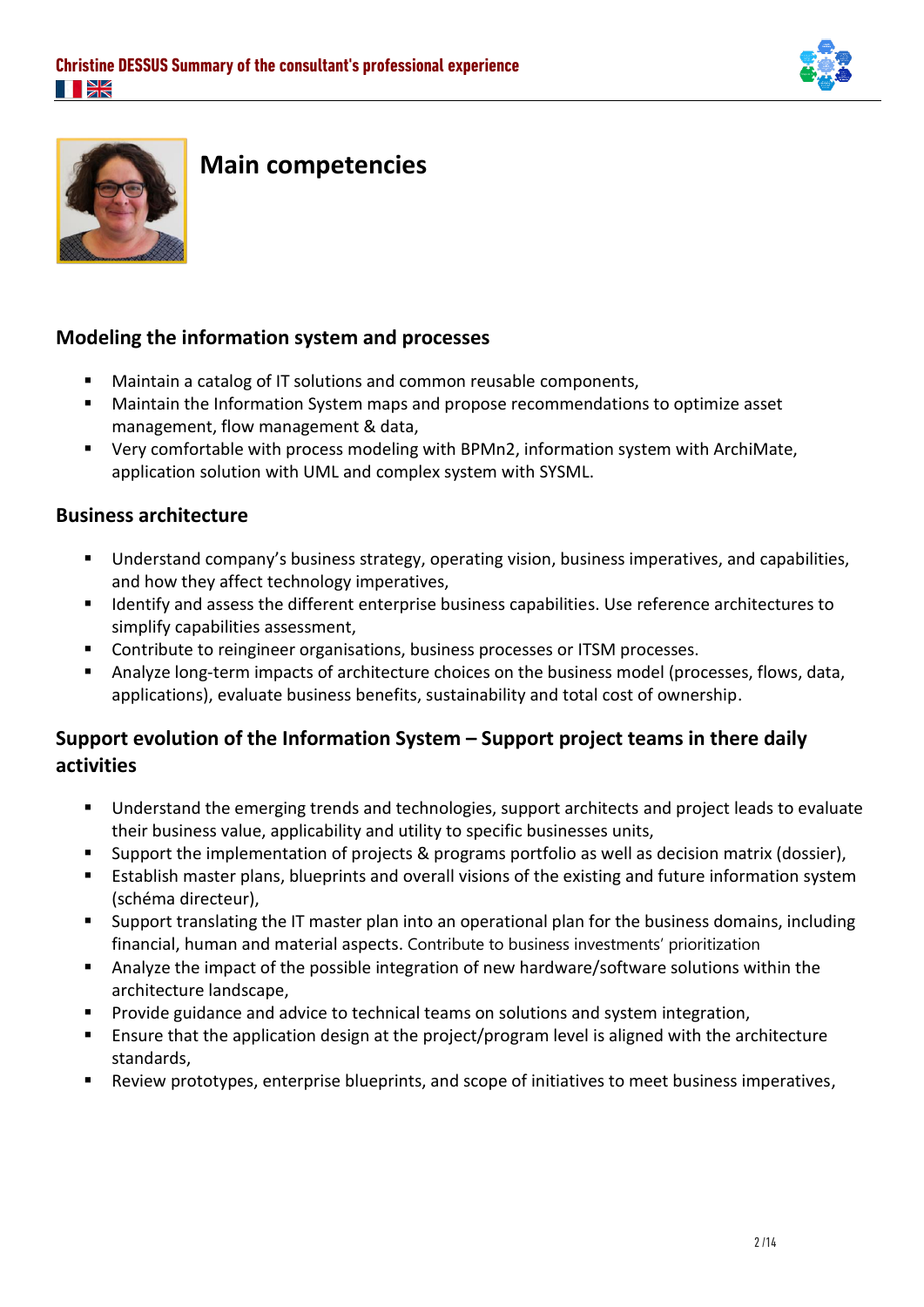

# **Knowledge transfer – Train people – Make teams as autonomous as possible**

- Communicate the enterprise architecture vision, at business, application, data and technology levels, and translate this vision into a target architecture, with transition states and dependencies
- Contribute to the development of the enterprise and business architecture practice.
- Train teams and people to do the modeling of information system, process, capabilities and value streams.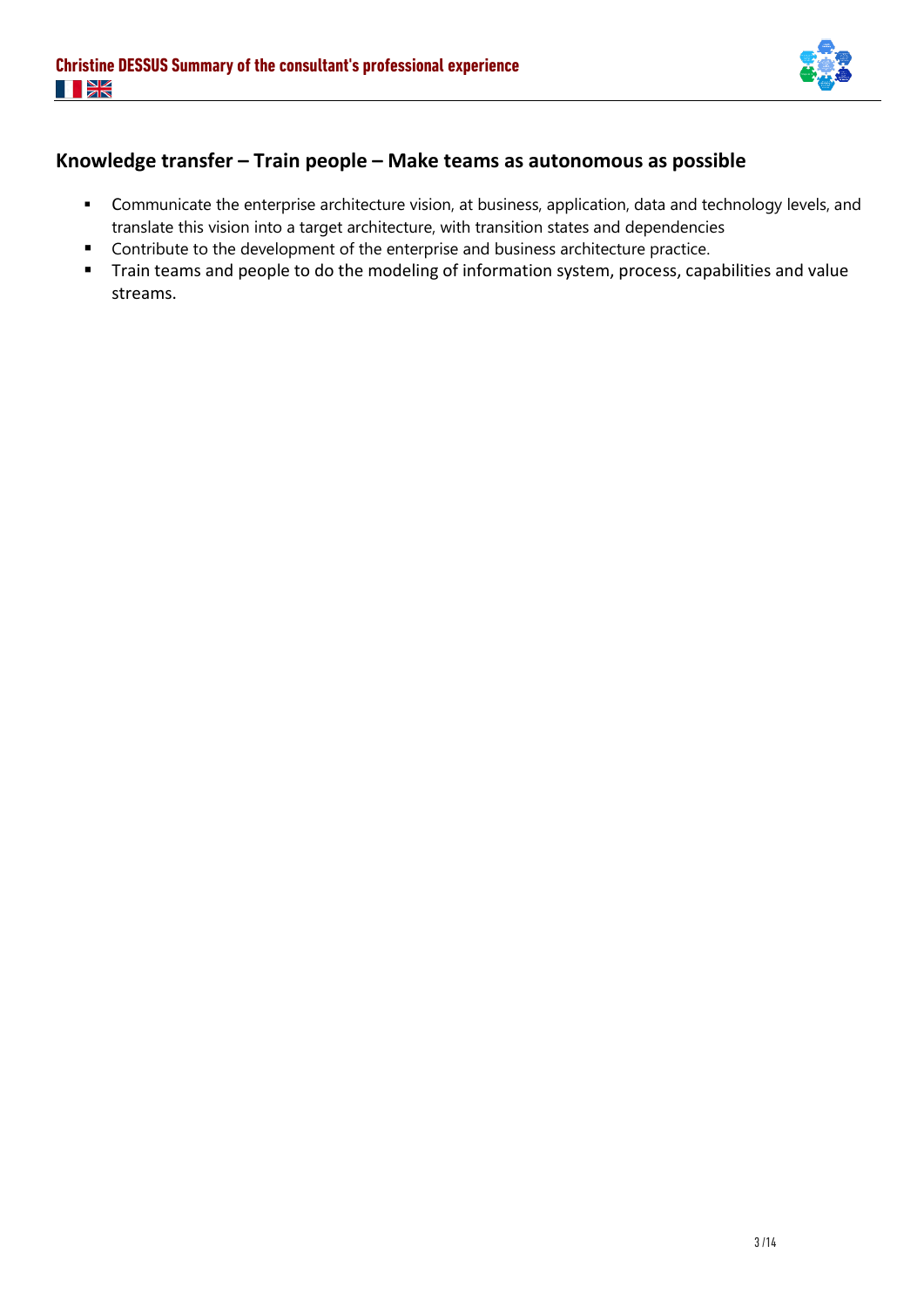

# **Publications www.competensis.com**

*I regularly publish synthesis documents on topics of interest related to modeling, information system modeling or enterprise & business architecture.*

*<https://fr.slideshare.net/chdessus>*

*<https://en.calameo.com/accounts/5800170>*

*https://www.youtube.com/channel/UC1P64bxRTmh5963FrT8dArg*

*[https://www.amazon.fr/BUSINESS-ARCHITECTURE-Transformer-organisations-efficacit%C3%A9](https://www.amazon.fr/BUSINESS-ARCHITECTURE-Transformer-organisations-efficacit%C3%A9-ebook/dp/B086G578D8/ref=sr_1_2?__mk_fr_FR=%C3%85M%C3%85%C5%BD%C3%95%C3%91&dchild=1&keywords=business+architecture&qid=1627035117&sr=8-2) [ebook/dp/B086G578D8/ref=sr\\_1\\_2?\\_\\_mk\\_fr\\_FR=%C3%85M%C3%85%C5%BD%C3%95%C3%91&dchi](https://www.amazon.fr/BUSINESS-ARCHITECTURE-Transformer-organisations-efficacit%C3%A9-ebook/dp/B086G578D8/ref=sr_1_2?__mk_fr_FR=%C3%85M%C3%85%C5%BD%C3%95%C3%91&dchild=1&keywords=business+architecture&qid=1627035117&sr=8-2) [ld=1&keywords=business+architecture&qid=1627035117&sr=8-2](https://www.amazon.fr/BUSINESS-ARCHITECTURE-Transformer-organisations-efficacit%C3%A9-ebook/dp/B086G578D8/ref=sr_1_2?__mk_fr_FR=%C3%85M%C3%85%C5%BD%C3%95%C3%91&dchild=1&keywords=business+architecture&qid=1627035117&sr=8-2)*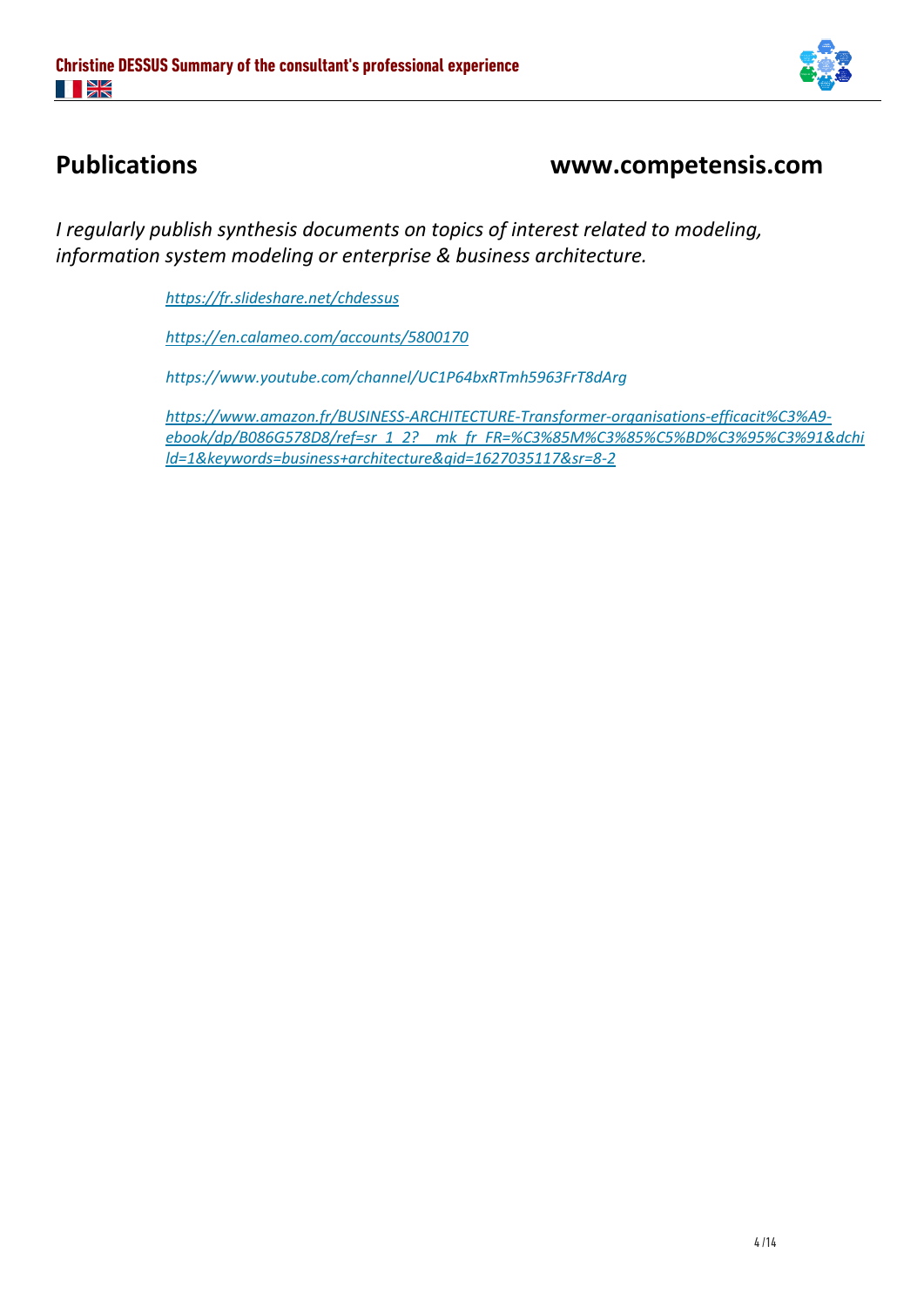# **COMPETENSIS – MISSIONS REPOSITORY**

### **2019 – 2022**

## **EURONEXT**

# **ENTERPRISE ARCHITECTURE – BUSINESS ARCHITECTURE NOV. 2021 TO MAR. 2022**

- Support the implementation of the chosen ArchiMate and BPMn modelling solutions
- Leading training sessions on ArchiMate 3.1 and BPMN
- Support working groups to define new architecture practice and new modeling practices with ArchiMate and BPMN: data, capability map, processes, applications and technologies (including the modelling of AWS technical architectures)
- Implementation of Business Architecture practices, enterprise capability map modeling. Each capability is a "bounded context" defined by processes, applications, data and ensuring overall consistency and systemic vision.

# **SOCIETE DU GRAND PARIS**

# **ENTERPRISE ARCHITECTURE COACHING AUG. 2021 TO NOV. 2021**

- Support the implementation of MEGA HOPEX, propose an enterprise architecture pragmatic approach
- Review current IS governance practices and propose advice
- Supporting the lead Enterprise Architect to implement EA best practices

## **RCF RADIOS CHRETIENNES FRANCOPHONES**

**ARCHIMATE MODELING TRAINING JUN. TO NOV. <sup>2021</sup>**

- Introduction to the enterprise architecture approach and modeling with ArchiMate
- 3 days of seminars to understand:
	- ✓ Why model? What to model? When to model?
	- $\checkmark$  What modeling deliverables? How to do the modeling?
- Discovery of the layered approach: strategic, business, application, functional and data, technological modeling.
- Start ArchiMate modeling on real cases

#### **MICHELIN ENTERPRISE ARCHITECTURE – BUSINESS ARCHITECTURE APR. 2019 TO DEC.2021**

- Implementation of the ArchiMate and TOGAF enterprise and business architecture approaches
- Harmonization and professionalization of architecture practices.
- Training in modeling with ArchiMate of >100 architects based in Clermont-Ferrand, USA and India
- Proposal of a shares and harmonized approach for data, business, functional, application and technological modeling, in a context of decommissioning of old applications and progressive transformation of the existing IS into microservices. Currently more than 2350 applications.
- Modelling value chains, capabilities of the company in relation to functional and technological modeling, proposal of modeling patterns/models
- Integration of the modelling approach in the programs and projects scoping and management
- Integration of Business Architecture with Enterprise Architecture practices as part of the ongoing simplification project
- Modeling tools: www.archimatetool.com, BizAgi

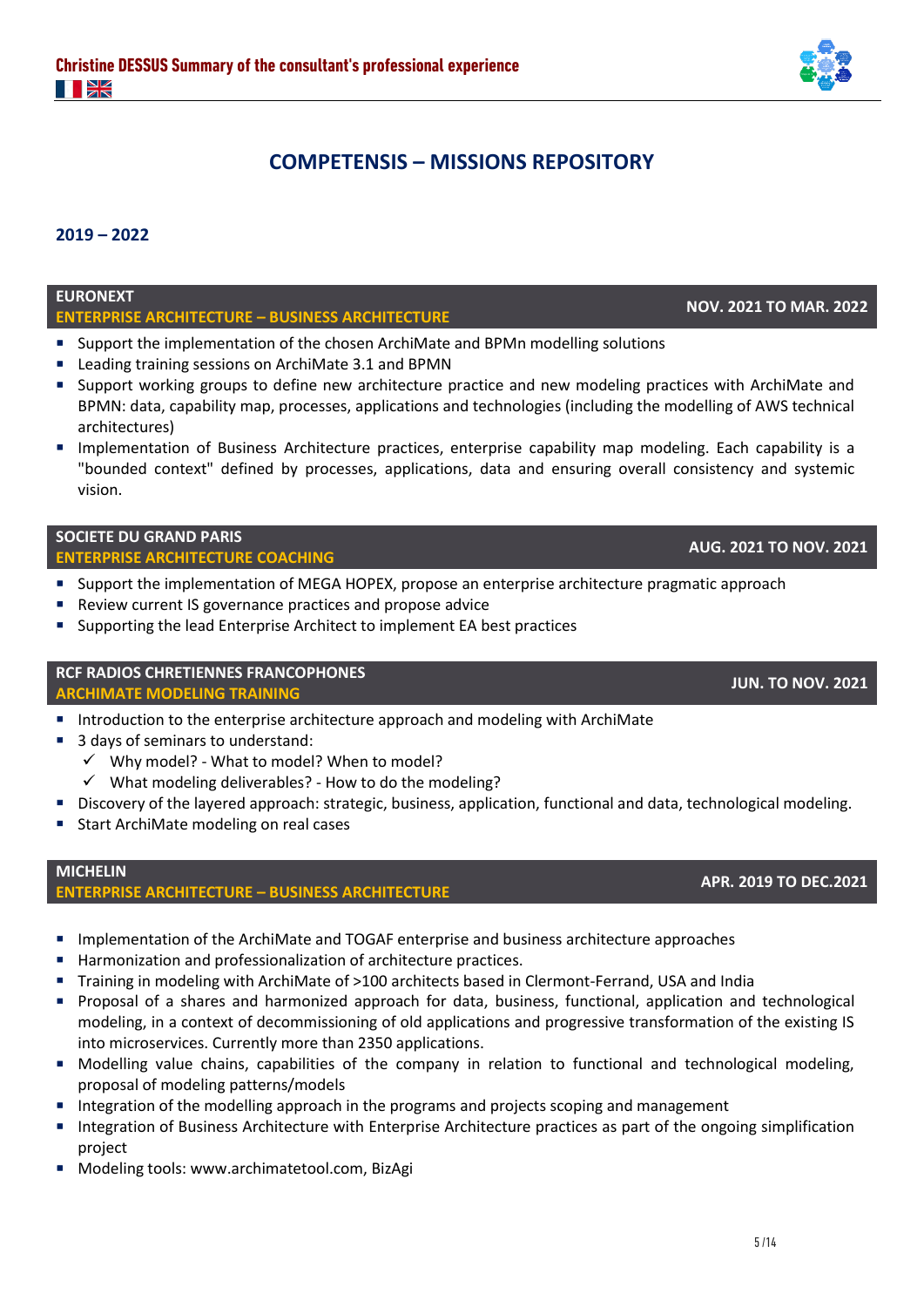#### **FRENCH GOVERNMENT- CUSTOMS DNSCE APPLICATION MANAGEMENT AND ENTERPRISE ARCHITECTURE COACHING FEBRUARY TO JUNE 2021**

- Support to the DNSCE (National Directorate of Statistics and Foreign Trade) in the implementation of an application repository, modeling of the information system and implementation of an enterprise architecture approach.
- Modeling tool: MEGA HOPEX

### **LPG SYSTEMS**

# **SUPPORT FOR DIGITAL TRANSFORMATION MAY 2020 - DECEMBER 2020**

- Supporting the Industrial Design Office and the Customer Relations Department in the digital transformation of the company's "Order-to-cash" processes. These processes cover the commercial and industrial activities from the order from a customer to the delivery of a connected machine at the customer's premices
- Modeling value chains, processes, information system, data
- Scoping the digital transformation project, drafting the requirements: transformation of the Order-To-Cash process and application solutions
- Writing the requirements for the digital transformation project, definition of the target processes and orchestration requirements between the application solutions and the data hub

## **TECHMETA**

# **AUDIT OF THE ORGANISATION & INFORMATION SYSTEM IN LESS THAN 10 DAYS FEBRUARY - MAY 2020**

- Audit of the company organization and information system with the objective of ensuring the adequacy of the solutions deployed with the targeted commercial and technological strategy
- Carry out 10 face-to-face and remote interviews with the company's employees during the COVID lockdown
- Writing the audit report presenting the points of improvement, search for organizational and application improvements based on the modeling of value chains, organization, process, information system, balanced scorecard and SWOT analysis.

## **PARIS-DAUPHINE UNIVERSITY**

# **ARCHIMATE MODELING TRAINING MARCH 2020**

- Introduction to the enterprise architecture approach and modeling with ArchiMate
- 3 days of seminars to understand:
	- ✓ Why model? What to model? When to model?
	- $\checkmark$  What modeling deliverables? How to do the modeling?
- Discovery of the layered approach: strategic, business, application, functional and data, technological modeling.
- Discovery of ArchiMate tooling

### **GOVERNMENT OF THE PRINCIPALITY OF MONACO - DEPARTMENT OF DIGITAL ENTERPRISE ARCHITECTURE**

- **■** Implementation of the ArchiMate approach within the framework of projects to improve the information system:
- Review the capability and IS master plan, content and form
- Start application and technology modeling
- Modeling of business functions and processes in relation to the functional and application modeling
- Document the modeling approach. Propose modeling patterns.

### **DECEMBER 2019 TO JANUARY 2020**

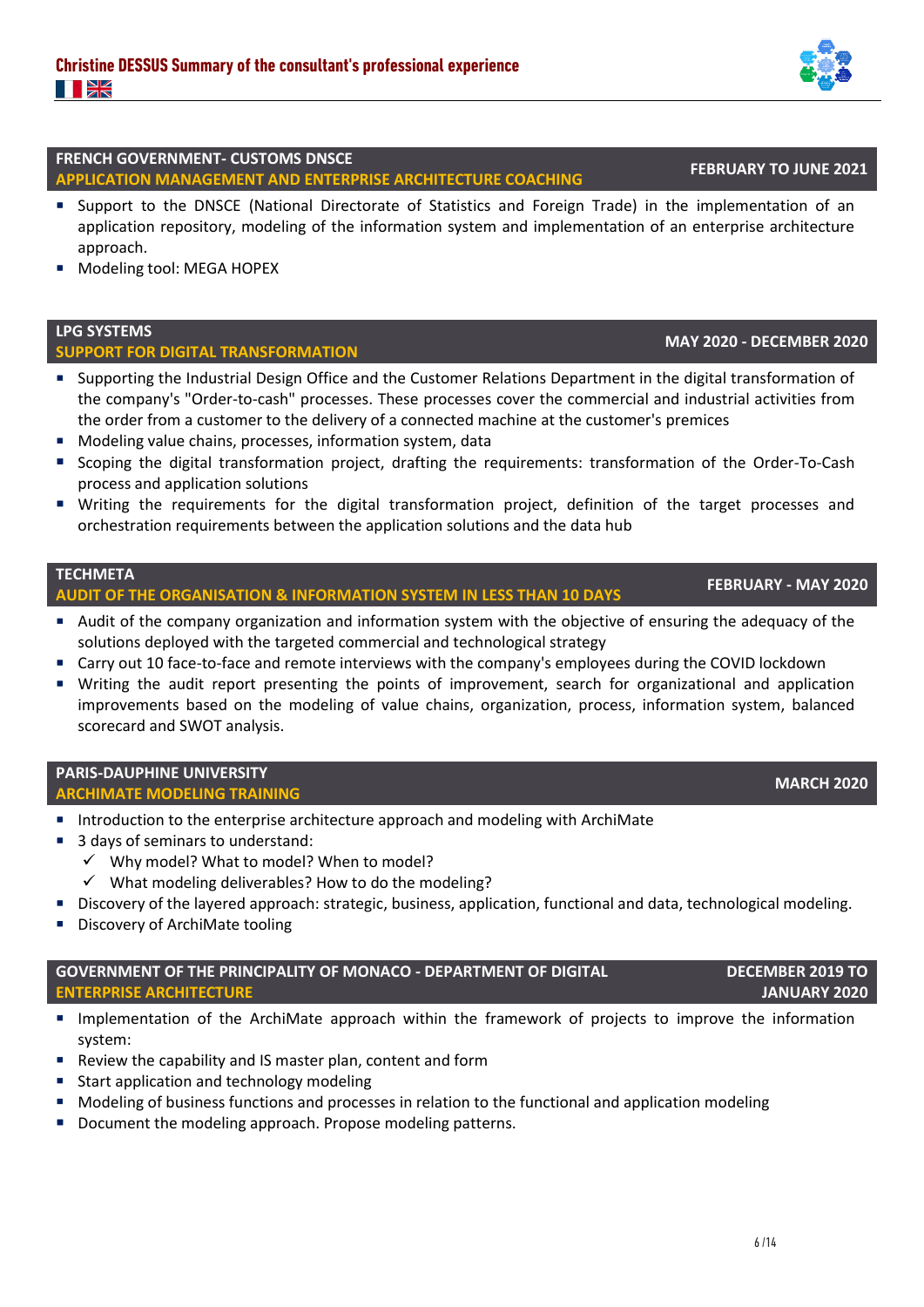### **CONDUENT**

**ENTERPRISE ARCHITECTURE JULY 2019**

- Participate to a tender for the Lyon subway: structuring the service offering for ticketing machines integrating ticketing equipment ("appliance"), machine infrastructure and software development
- New clients expect some enterprise architecture practices: Integration of an enterprise architecture approach to the response: business, functional, application and technical vision.

### **SOPRA STERIA SOLUTIONS IMMOBILIER ORGANIZATIONAL TRANSFORMATION MAY 2018 TO APRIL 2019**

- Transformation of the Real Estate division, reorganization of the division:
	- $\checkmark$  Proposal of Product Management competence centers, roles of agencies, support to the implementation of the product-oriented organization through the definition of the software backlog and roadmap; roles & value stream for product management
	- $\checkmark$  Implementation of enterprise architecture practices for real estate solutions, more than 6 software packages: definition of enterprise architecture rules. Organization of the group in charge of enterprise architecture. Definition of functional areas, then collect product documentation and start modeling of business, functional and application layers according to ArchiMate 3.0®.

### **ANDRITZ-PERFOJET**

### **ENTERPRISE ARCHITECTURE & MODELING: TRAINING & IMPLEMENTATION**

- Mission to increase the lead architect skills in enterprise architecture
- Modeling of processes and IS, as part of the redesign of administrative and industrial processes project, followed by an analysis of IS coverage and a proposal for the integration of additional application developments
- Drafting of the specifications of the application solution.

## **SKYGUIDE ENTERPRISE ARCHITECTURE**

- The objective is to ensure the regulatory compliance of air traffic control systems and subsystems:
	- $\checkmark$  IS structure: support for the modeling of the functional, application and technical layers of the information system and appliance
	- $\checkmark$  Modeling of technical and physical layers (radars and equipment integrated into the information system), communication network
	- ✓ Tools: ARIS IDS SCHEER v10 solution and ArchiMate 3.0

## **EVERIAL**

# **TRANSFORMATION OF THE IT DEPARTMENT APRIL 2018 TO AUGUST 2019**

- In 2018, support for the IT department in its transformation. Personal and collective coaching
	- $\checkmark$  Workshops to listen employees, identify sources of discomfort, search for improvement and quick win
	- $\checkmark$  In-depth work on the project approach and the organization of the IT department, training in modeling according to ArchiMate
	- $\checkmark$  In-depth work on the share responsibilities between the IT Department and the Digital Department
- In 2019, support for the implementation of the ArchiMate approach to structure the information system with technical architects, security managers and functional project managers: modeling of application solutions, flows between applications and technical views.

# **NOVEMBER 2018 TO MARCH**

**2019**

**NOVEMBER 2018 TO** 

**AUGUST 2019**



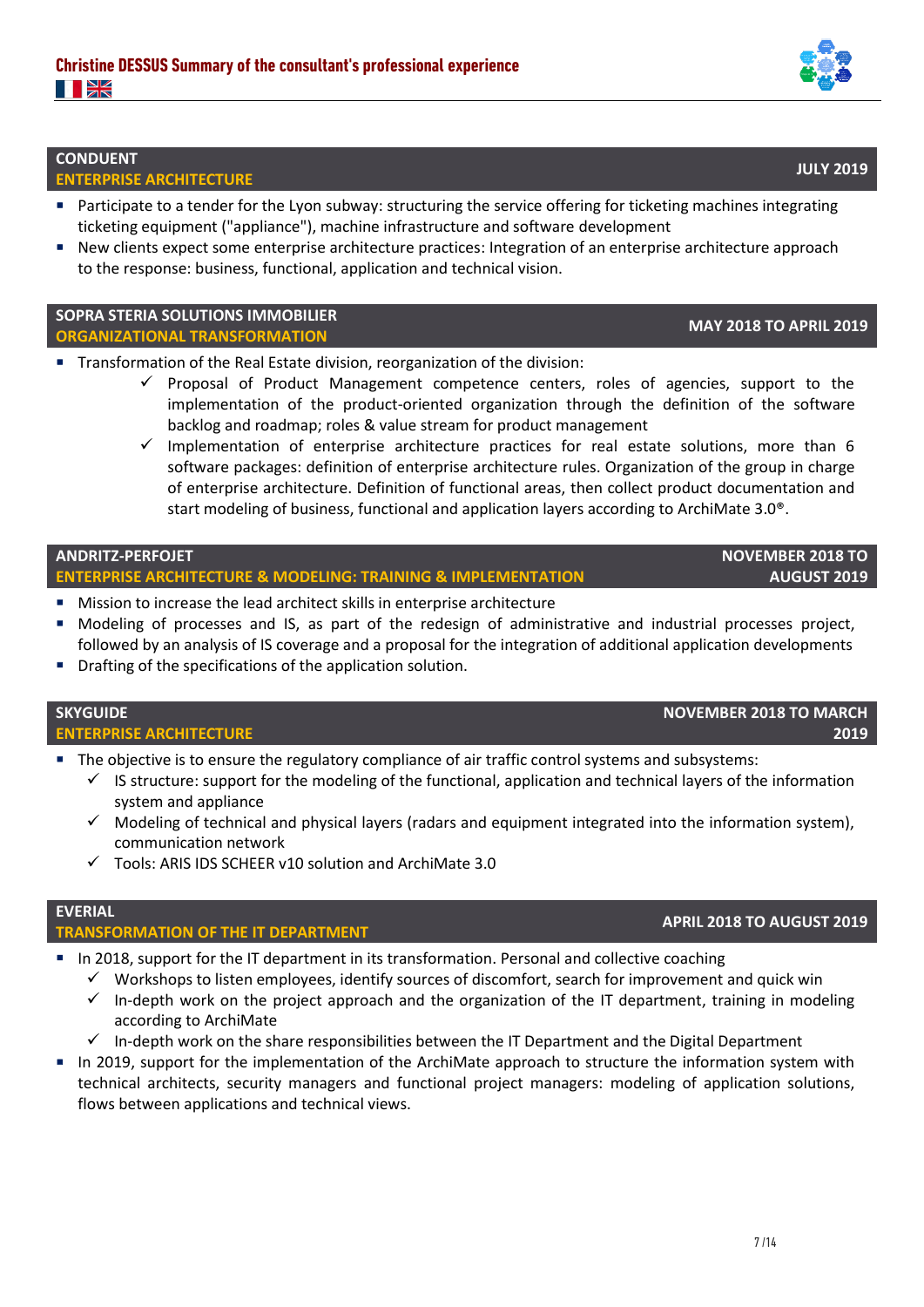### **2016 - 2018**

**EST METROPOLE HABITAT PROJECT MANAGEMENT - STRATEGIC FRAMEWORK - IMPLEMENTATION OF OPERATIONAL MONITORING TOOLS**

- Scoping and assist the launch of the "Espace Locataires" project 3 developers, 1 architect
	- $\checkmark$  Project committees, steering committees
	- $\checkmark$  Definition and monitoring of the workload plan, time tracking
	- ✓ Quality Reviews
	- ✓ Client relations managements. Monitoring project committees

### **EST METROPOLE HABITAT**

# **IS - SECURITY AUDIT: IMPLEMENTATION OF SEGREGATION OF DUTIES PRACTICES MARCH TO JUNE 2018**

- **■** Implementation of SOD (Segregation of Duties) practices, for IS and HR job definition
- Define the approach adapted to the company organization, SOD matrices, financial and operational processes
- Conduct interviews with operational staff, collect issues, risks measurement and propose remediation action plan.

#### **INTERPOL**

# **PROJECT MANAGEMENT - PRODUCT OWNER FEB. TO JUNE 2018**

- Project manager of the Big Data project "SQP" to prevent cybercrime. I also hold the role of business analyst for the realization of the business workshops, writing specifications and tests cases (in English).
- Big data project (solr, HTFS)
- Project conducted exclusively in English. Business teams are in Singapore. We are conducting the project remotely: specifications, tests, managing the mission with the client (weekly meeting) and the implementation team
- 120 days of a highly technical project, 2 developers + 1 technical architect

|              | <b>MAGRAIN</b> |  |
|--------------|----------------|--|
| <b>AUDIT</b> |                |  |

**LIMAGRAIN**

### **Coherence audit of the information system to check coherence with the LEAN processes of the HM Clause factory in Portes Les Valence**

- IS improvement mission: identify weak signals, receive improvement requirements from business departments, IS audit: performance, functionalities, security, continuity, availability
- Definition of the business value chain of the Portes-Les-Valence plant
- IS / Business value chain modeling to measure the contributions of the IS to the value chain and to operational business activities. Identification of critical points and activities
- IS performance audit: functional IS (check if the solutions are meeting expectations) and operational IS (check availability, continuity, security, capacity)
- Drafting of the audit report (PPT 80 pages) and the validated and prioritized action plan. Presentation of the action plan to the HM Clause general management

### **SOPRA-STERIA SOLUTIONS IMMOBILIER**

# **FRAMING & PROJECT MANAGEMENT JUNE TO DECEMBER 2017**

#### **Implement a new Governance process of software solutions improvements**

▪ Propose and deploy appropriate tools and an approach to validate changes of the division's solutions (IKOS, ULIS, ALTAIX, ACTIVE3D, Collaborative Supplier Platform)



**IS AUDIT DECEMBER 2017 TO MARCH 2018**

**JULY TO OCTOBER 2018**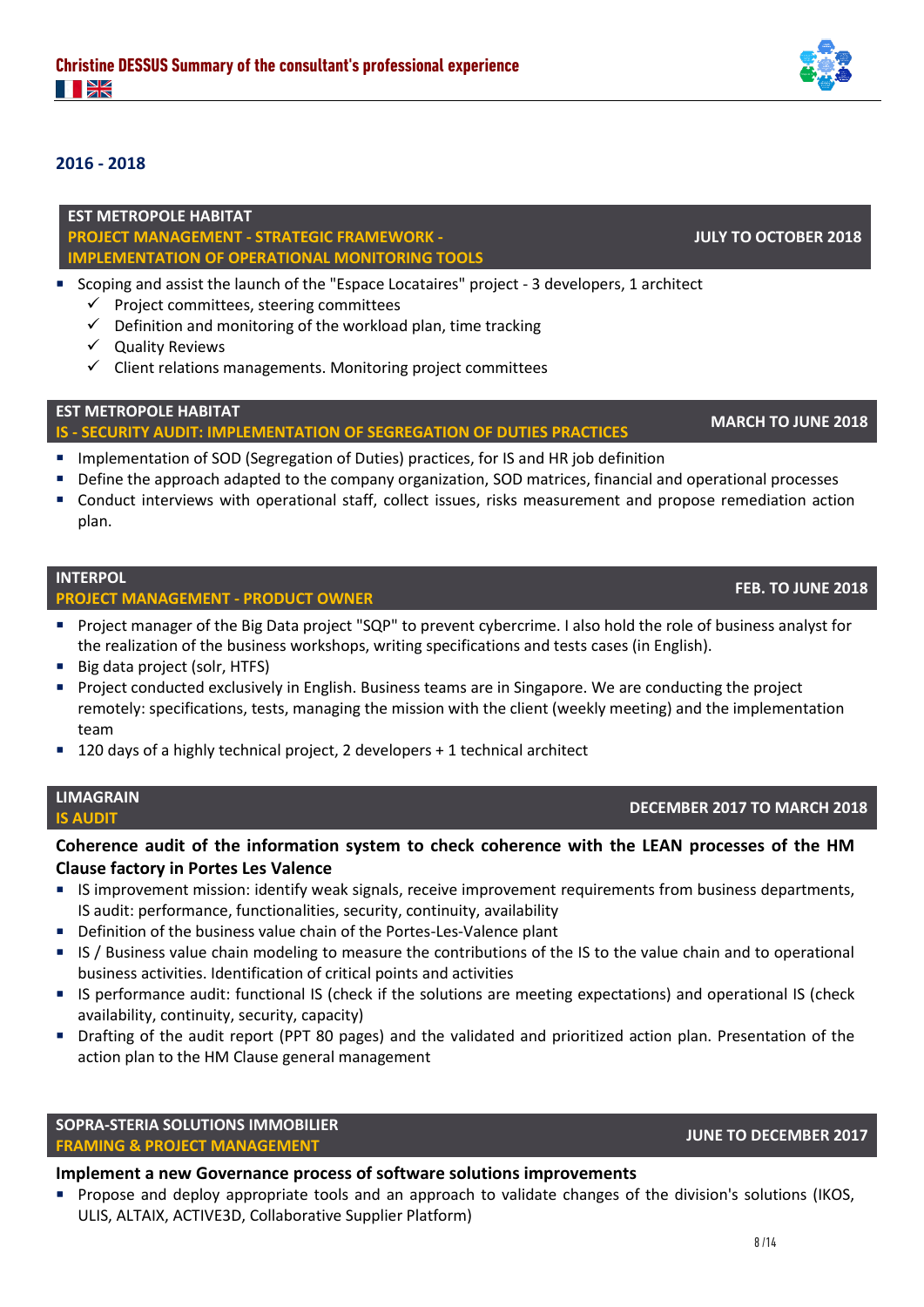- Propose and deploy the tools and the innovation approach of the application solutions: SWOT, ANSOFF, Value proposition design, lean start-up, Moskow (requirements management), solution and process modeling (ArchiMate)
- **Propose an enterprise architecture approach with functional modeling.**

### **Business Architect**

- Redesign of innovation processes and project decisions. Integration of value analysis practices (Value Proposition Design)
- Proposal of a decision process based on 5 tools: Value proposition design (value analysis), Lean Start-up (solution scenario, innovation), Business requirements and solutions (MoSKoW), Solution modeling, Risks: risk analysis and SWOT of scenarios

#### **Modeling**

- Develop the modeling approach. 4 areas: strategic (strategy and decision, value proposition, capabilities), business (processes), functional (functions, data), application (components, modules and data)
- Choose the modeling tool: specifications and POC solutions: WINDESIGN, CASEWISE, ARCHI
- Experimentation of the approach on use cases: response to a call for tenders, decisions on solution evolutions, solution evolution roadmap, integration of the new practices in the project life cycle
- Start modeling: business modelling (value proposition, value stream, evolution scenarios, innovation), operational processes, functional and application modelling, modelling of business objects and data, data life
- Transfer of skills to internal teams

#### **CONDUENT-XEROX**

# **FRAMING & PROJECT MANAGEMENT APRIL TO JUNE 2017**

■ Consulting mission to improve the respect of project commitments in charge and planning (schedule) by a team of project managers (30 project managers) in the field of ticketing industry (technology, IOT, digital and IT).

### **RED CROSS HOME FOR THE ELDERLY NEAR LYON (FRANCE) IS AUDIT MAY 2017**

- 
- Audit of the organization's + improvement of the IT solution (TITAN) used to follow-up patients care and medical treatments
	- Review teams' organization of medical care nurses, allocation of responsibilities, workshops to share organizational difficulties
	- Review the use of the software solution (TITAN)
- **Propose software improvements**

#### LVL MEDICAL IS - SECURITY AUDIT: IMPLEMENTATION OF SEGREGATION OF DUTIES **PRACTICES**

#### **IS Consultant**

- **■** Implementation of SOD (Segregation of Duties) practices, for IS and HR job definition
- Propose implementation approach, SOD matrices, financial and operational processes
- IS modeling, risks evaluation
- **HR Job Modeling**
- Identify conflicts of interest
- Facilitation working groups to find solutions
- Prioritization of the IS and HR risk mitigation plan.

# SEPTEMBER 2016 A JANUARY 2017

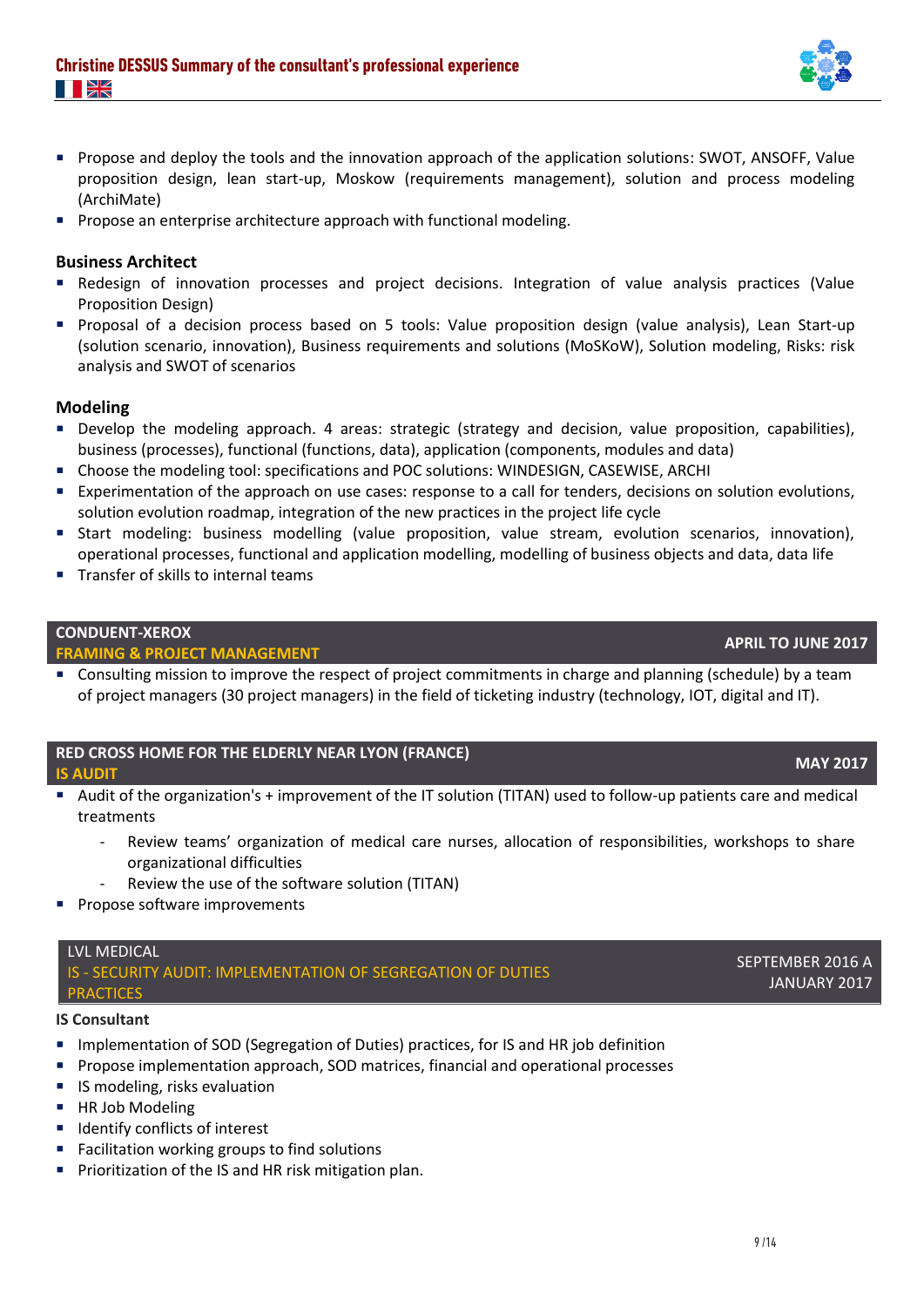

## **SIEMA**

**REDESIGN OF THE AFTER-SALES SERVICE PROCESS - SOLUTION SPECIFICATIONS AUGUST 2016**

- Redesign the after-sales service process, define requirements for process automation
- Scoping the transformation project and drafting the specifications
- Assist the solution choice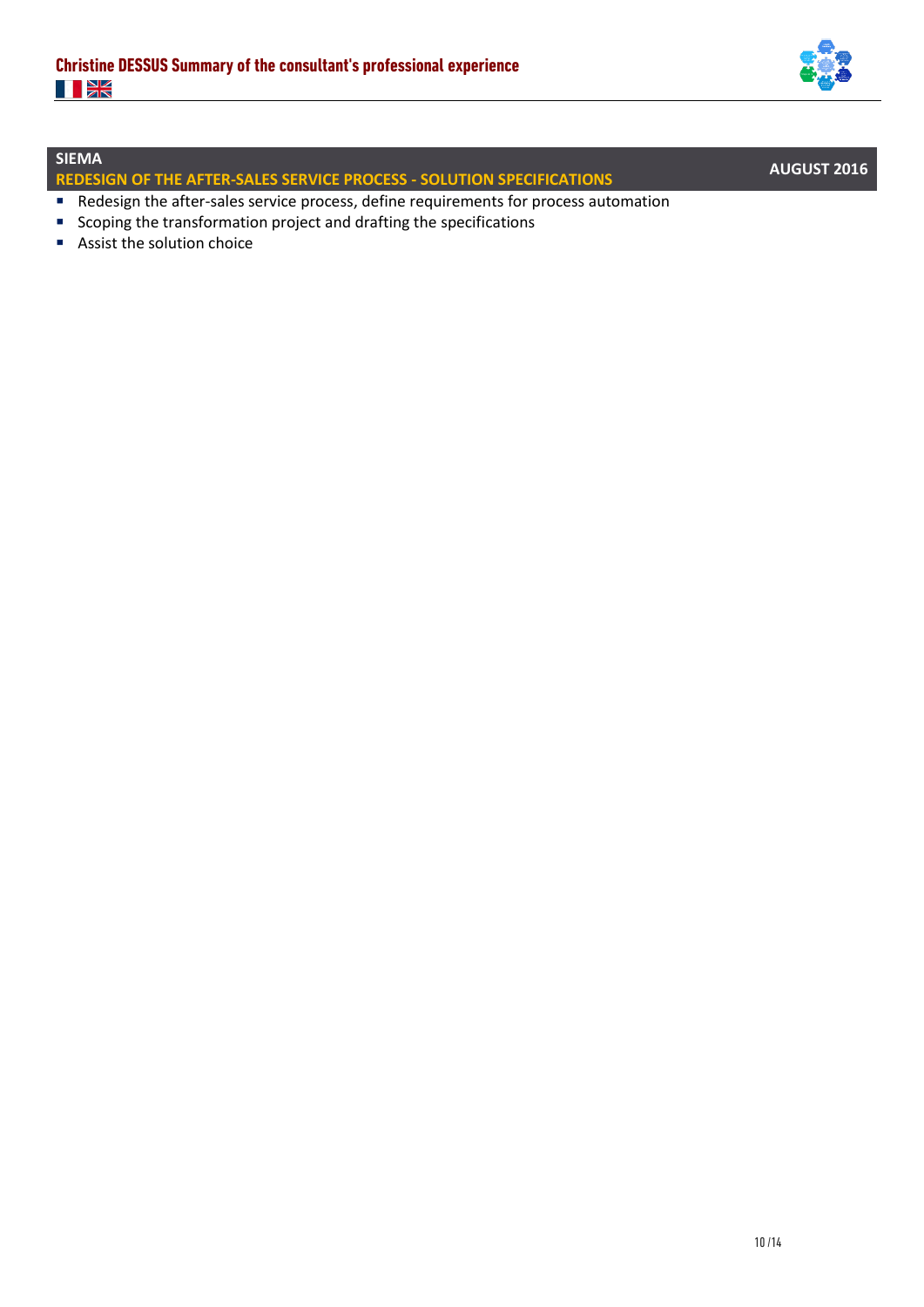

# **SQLI (2006 TO 2016) PROJECT DIRECTOR, IS CONSULTANT CMMI 5 QUALITY ASSURANCE MANAGER**

#### **SNCF SHARED SERVICES DEPARTMENT PROJECT MANAGEMENT 2015 -2016**

# **Consultant – Project management**

- Define the end-to-end monitoring solution in order to assess and improve the performance of business activities and IT solutions that support the business.
- The offer is global, for the 3 company EPICS, all IT departments and operational branches.
- The goal is to improve the quality and performance of services for external customers (those who buy the train tickets).
- Concept definition, use-case, project vision. Define project best practices and standards
- The solution is based on BIG DATA technology (ELK).

#### **CEGID**

# **PROJECT MANAGEMENT <sup>2014</sup>– 2015 -2016 2017**

**Build the project management method**

- Defining the project management method for the "SAaS Infrastructure, Systems, Networks & OPS" department (Production SAaS). Develop standards for the whole project lifecycle: project initialization, build and run phases, project management and follow-up. The method proposed is based on PRINCE2.
- Coaching the teams (infrastructure, sys-admin and network teams) to manage projects: elicitate requirements, define project scope, project planning and scheduling and how to follow-up projects.

### **EDF - ESIP (EVOLUTION OF THE PRODUCER'S SI) TRANSFORMATION OF THE DSI NOV 2011 TO MARCH 2014**

### **BPM and process consultant – IT process and service improvement**

- Support the organizational change of an IT department (1000 persons): process reengineering in order to implement 6 service centers.
- 10 working groups, more than 70 participants, 80 workshop, 35 processes that cover the whole IT lifecycle: IT governance, project management, application in service (run), application integration (release & deployment), change management, defect management, testing and requirement elicitation methodologies. I'm the program manager leading 4 consultants during more than 3 years: from process definition to process

# **LYON SAINT EXUPERY AIRPORTS**

implementation and adoption.

# **PROJECT MANAGEMENT - BUSINESS ANALYST 2010 A 2013**

**Technical and Functional migration of the EAM tool, from CARL Master to CARL Source in order to improve the airport equipments availability and to comply with new safety standards.**

#### **Business Analyst**

- Collect business needs
- 35 personnes interviewed, 14 workshops
- Write the functional specifications for the new solution
- Process modeling to improve the airport maintenance practices
- Project management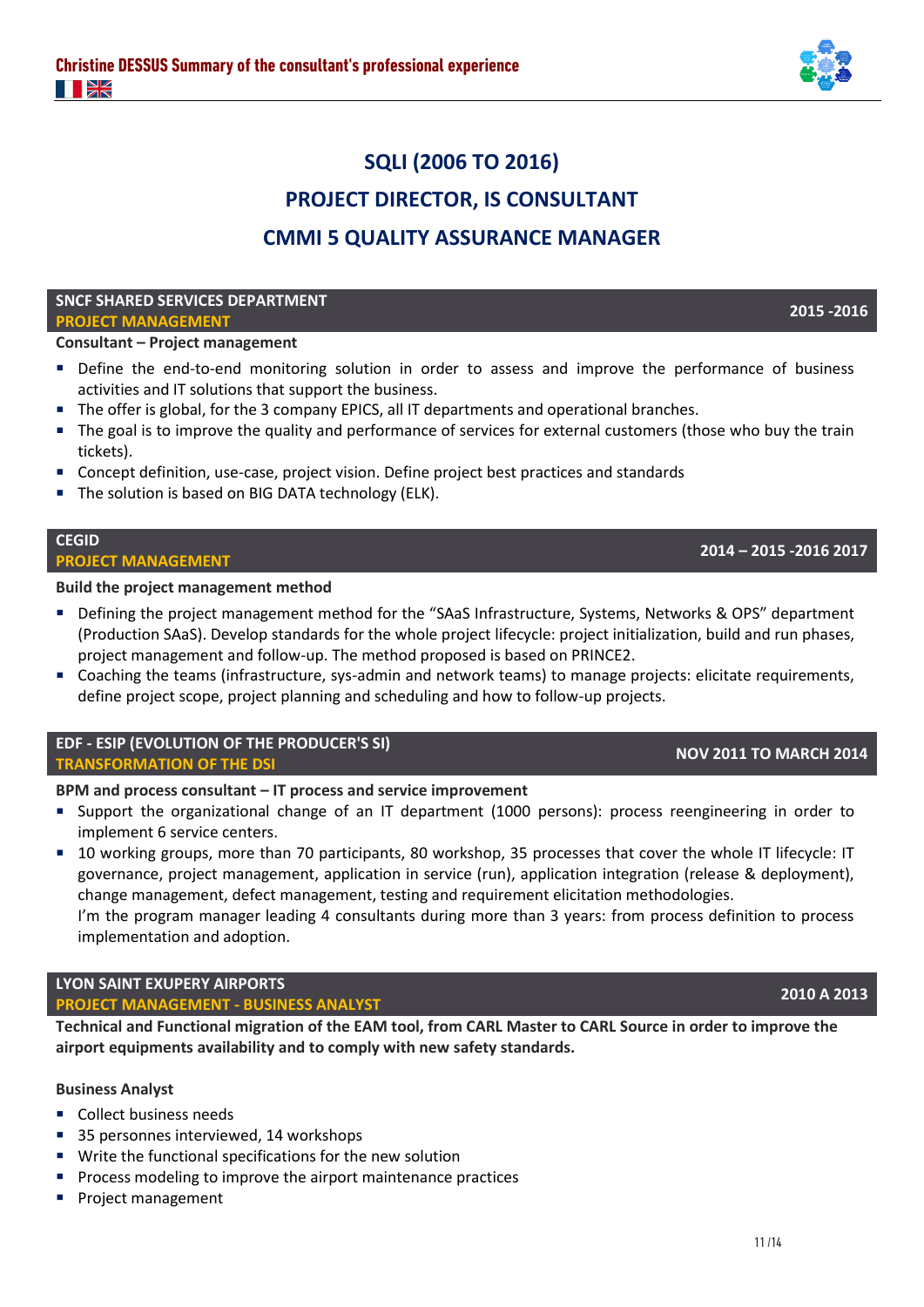- Coordinate activities of stakeholders and operational teams: customers (industrial maintenance department representatives), software editor and the internal IT team.
- Organize and animate steering committees: ensure balanced participation; assist in workplan and meeting preparation; facilitate meetings; prepare the draft and final report.
- Monitor the building phases of deliverables (both documents and software deliverables)
- **•** Promote project management practices by assessing requirement cover and their implementation in the solution
- Promote agility and iterative standards
- Organize and monitor testing phases and legacy data transfer

#### **EDF - GENERATION & HYDRAULIC ENGINEERING DIVISION**

**TRANSFORMATION OF DPIH ORGANIZATION MAINTENANCE OF HYDRAULIC POWER PLANTS**

**2008 A 2010**

### **BPM consultant – Industry organisation improvement (production of electricity – Maintenance of dams)**

- Support the organisational change of hydropower plants: improve the maintenance of dams and improve the efficiency of the production process of electricity:
	- $\checkmark$  Animate workshops to define the future organisation. Stakeholders groups of people are composed of 10-15 persons. 40 workshops over a period of 8 months.
	- ✓ Define the future organisation and perform the process modeling (MEGA): reengineer 30 processes of maintenance of the dams (MEGA) – 450 facilities in France.
	- ✓ Define the functionnal scope of the EAM project. Elicitate business expectancies and requirements.
	- $\checkmark$  Collect and bring expertise to improve the organisation of the maintenance of dams: equipment trees, maintenance plan, promote highlevel maintenance standards

## **ADECCO IT SERVICES ITSM 2007 A 2008**

**ITIL Change manager for both data centers located in France and Spain.**

**Support for process modelling and implementation in the context of outsourcing operations and transition management (ITIL) at HP** 

- Writing the ITIL v2 processes: incident management, problem management, change management and configuration management, then deployment of the processes in the new organization.
- BPM Consultant ITSM process improvement
- **■** ITM Process modeling. Support process implementation during the datacenters outsourcing project to HP (Madrid and Lyon)
- **■** ITIL proces reengineering: incident management, problem management, change management, configuration and asset management.

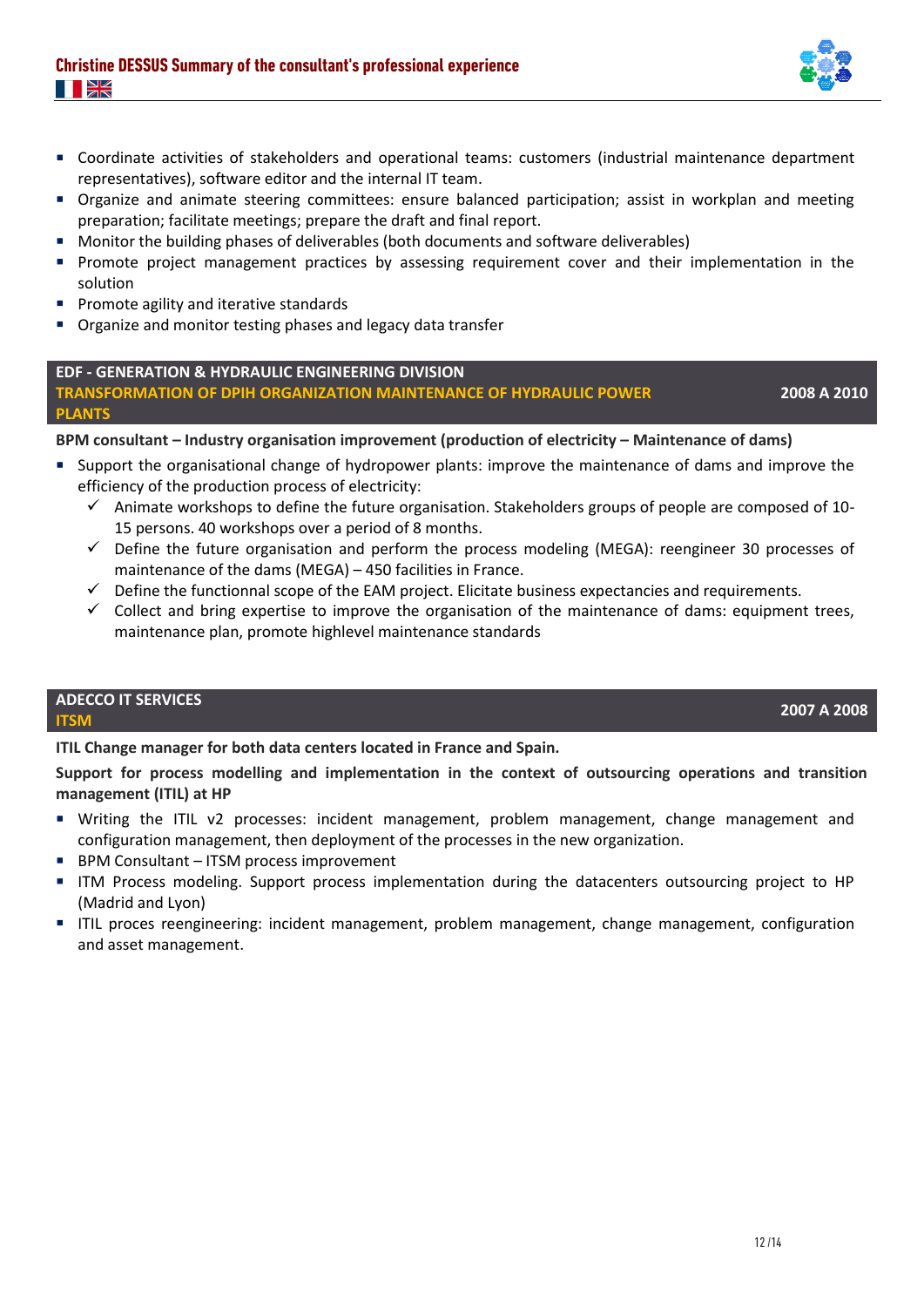

### **INTERNAL TRAINER CMMI PROJECT APPROACH QUALITY ASSURANCE MANAGER CMMI LEVEL 5**

#### **QUALITY CONTROL & PROJECT DELIVERY**

**Trainer**

- Training of SQLI employees involved in project management, AGILE projects (JIRA) or V cycle: engineers, project managers, business managers
- Over 150 people trained: engineers, project managers, project directors and BU managers
- Drafting of training materials and facilitation of training sessions

#### **Quality Assurance Manager**

- Project follow-up:
	- $\checkmark$  Ensure that the project delivers on the client's expectancies
	- $\checkmark$  Monitoring the implementation of methodological recommendations (Agile, Jira, CMMI...)
	- $\checkmark$  Support for the structure definition and costing of projects
	- $\checkmark$  Planning & Schedule checks
	- $\checkmark$  Audit and risk reviews and quality assurance
- Coaching of project managers. Provide additional training when required.
- Organization and preparation of external audits for CMMI 3 to 5 certification. Actions plan follow-up.

#### **VARIOUS CLIENTS FOR SQLI PROJECT MANAGER & PROJECT DIRECTOR 2006 A 2016**

- Management of 10 fixed-price projects for SQLI, on various technologies: JAVA development, implementation of MAXIMO, SHAREPOINT, OPEN-TEXT:
	- ✓ Animation of steering committees, project committee
	- $\checkmark$  Coordination of internal teams
	- ✓ Project management: risks, scope, requirements, charge (man/days and €) assessment and follow-up
	- $\checkmark$  Functional specifications of the implemented solutions
	- $\checkmark$  Organization and execution of the tests
	- $\checkmark$  Accompanying customers to the recipe
	- ✓ Project close-out reports